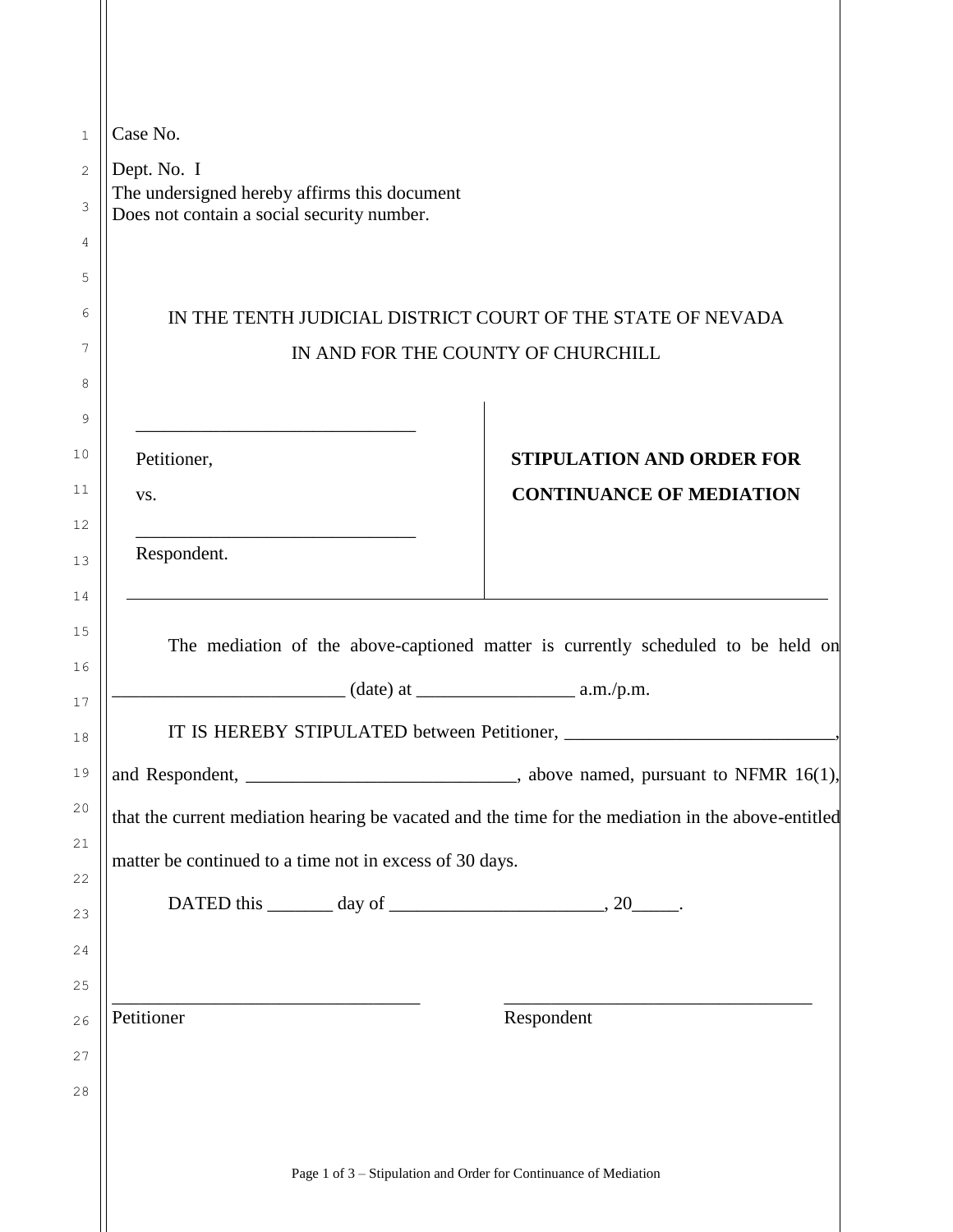| <b>ORDER</b> |  |  |  |  |  |  |  |                                                                          |  |  |  |  |  |
|--------------|--|--|--|--|--|--|--|--------------------------------------------------------------------------|--|--|--|--|--|
|              |  |  |  |  |  |  |  | The Request for Continuance of Mediation is granted. The hearing date of |  |  |  |  |  |
|              |  |  |  |  |  |  |  |                                                                          |  |  |  |  |  |
|              |  |  |  |  |  |  |  | DATED this $\_\_\_\_$ day of $\_\_\_\_\_\_\_$ , 20 $\_\_\_\_\_$ .        |  |  |  |  |  |
|              |  |  |  |  |  |  |  |                                                                          |  |  |  |  |  |
|              |  |  |  |  |  |  |  | <b>MEDIATOR</b>                                                          |  |  |  |  |  |
|              |  |  |  |  |  |  |  |                                                                          |  |  |  |  |  |
|              |  |  |  |  |  |  |  |                                                                          |  |  |  |  |  |
|              |  |  |  |  |  |  |  |                                                                          |  |  |  |  |  |
|              |  |  |  |  |  |  |  |                                                                          |  |  |  |  |  |
|              |  |  |  |  |  |  |  |                                                                          |  |  |  |  |  |
|              |  |  |  |  |  |  |  |                                                                          |  |  |  |  |  |
|              |  |  |  |  |  |  |  |                                                                          |  |  |  |  |  |
|              |  |  |  |  |  |  |  |                                                                          |  |  |  |  |  |
|              |  |  |  |  |  |  |  |                                                                          |  |  |  |  |  |
|              |  |  |  |  |  |  |  |                                                                          |  |  |  |  |  |
|              |  |  |  |  |  |  |  |                                                                          |  |  |  |  |  |
|              |  |  |  |  |  |  |  |                                                                          |  |  |  |  |  |
|              |  |  |  |  |  |  |  |                                                                          |  |  |  |  |  |
|              |  |  |  |  |  |  |  |                                                                          |  |  |  |  |  |
|              |  |  |  |  |  |  |  |                                                                          |  |  |  |  |  |
|              |  |  |  |  |  |  |  |                                                                          |  |  |  |  |  |
|              |  |  |  |  |  |  |  |                                                                          |  |  |  |  |  |
|              |  |  |  |  |  |  |  |                                                                          |  |  |  |  |  |
|              |  |  |  |  |  |  |  |                                                                          |  |  |  |  |  |
|              |  |  |  |  |  |  |  |                                                                          |  |  |  |  |  |